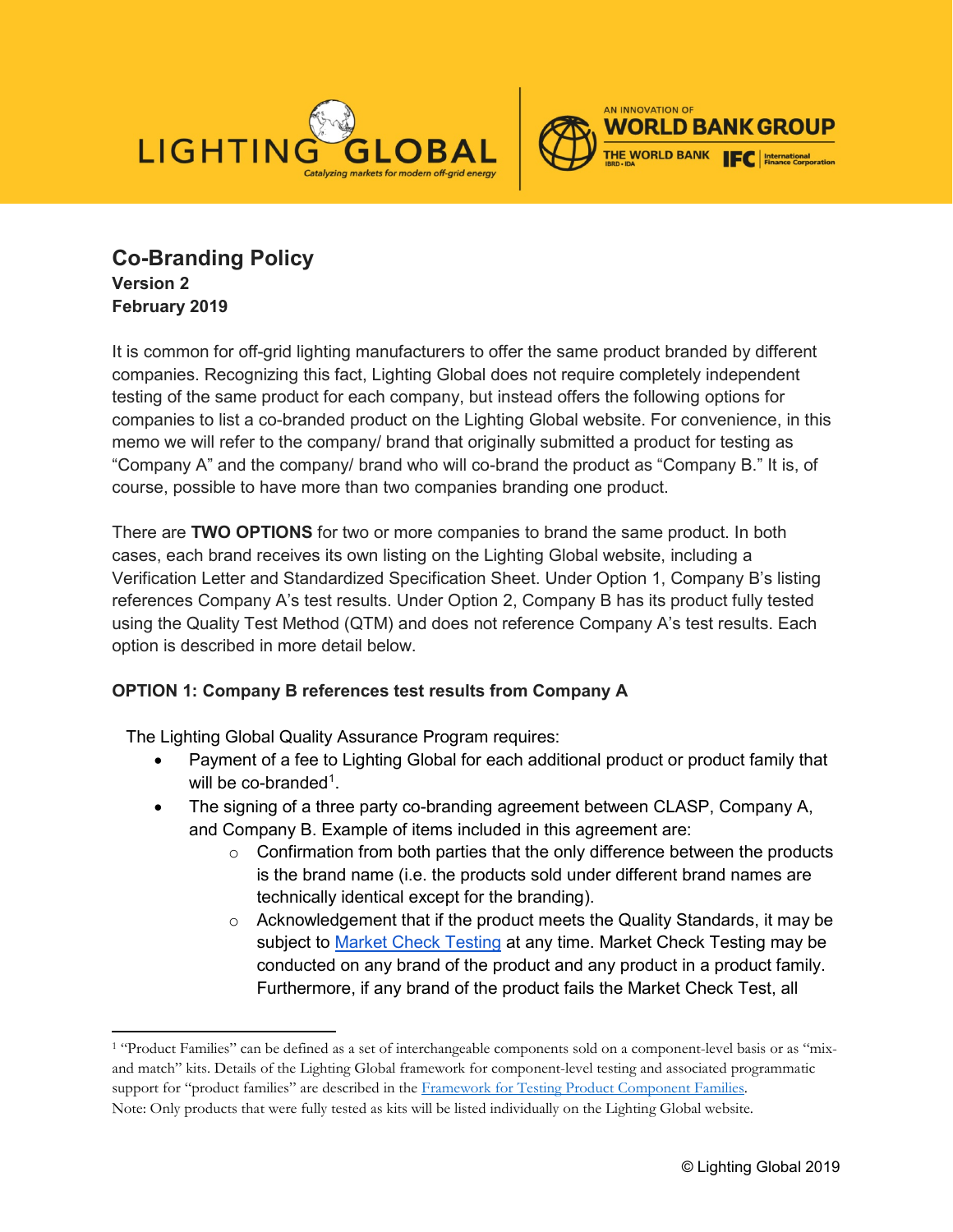brands may subsequently lose quality verification and Lighting Global Program support.

- o Acknowledgement that in the event that Company A requests that the applicable Product(s) be re-tested and that any such test is allowed by the QA program: (i) Company A must pay the program fee for such Product that is re-tested and remain responsible for any fees or expenses payable to the Testing Laboratory relating to such re-testing; (ii) Company A must inform Company B that the applicable Product(s) will be retested; (iii) Both parties will need to resubmit an official document to confirm that the products remain technically identical; and (iv) Company B will resubmit their consumer facing documentation and photos of the product for review.
- $\circ$  Acknowledgement that the co-branding agreement expires when the results of Company A's product expires unless a party to this Agreement provides written notice of termination to the other parties at least thirty (30) days prior to the expiration of the initial term of this agreement. If there is no written notice of termination and Company A's product's test results get renewed, then Company A and B may opt to renew this co-branding agreement for an additional two years. Lighting Global will charge a fee for renewing the cobranding at the time of renewal.
- $\circ$  Acknowledgement that upon termination of this co-branding agreement, only products that have undergone complete independent testing will retain program support. After termination, Company B is expected to remove all references to the Program's trademarks, and Lighting Global will remove Company B's brand from all public-facing materials.
- $\circ$  Acknowledgement that the Specification Sheet and Verification Letter of the co-branded product(s) will refer to the test results of Company A's product.
- Information regarding the party/ brand including:
	- $\circ$  A copy of their business license
	- o Contact person name
	- $\circ$  Contact person position (job title)
	- o Physical address of company headquarters
	- o Phone
	- o Fax
	- o Email
	- $\circ$  Company website and website where the product is listed (if different)
	- o Product name
	- o Product model number
	- o Product warranty duration and terms
	- o High-resolution and multiple angle photos of the product from each company
	- o A digital copy of Company B's packaging and user manual, which must meet the Lighting Global requirements for truth in advertising and performance reporting